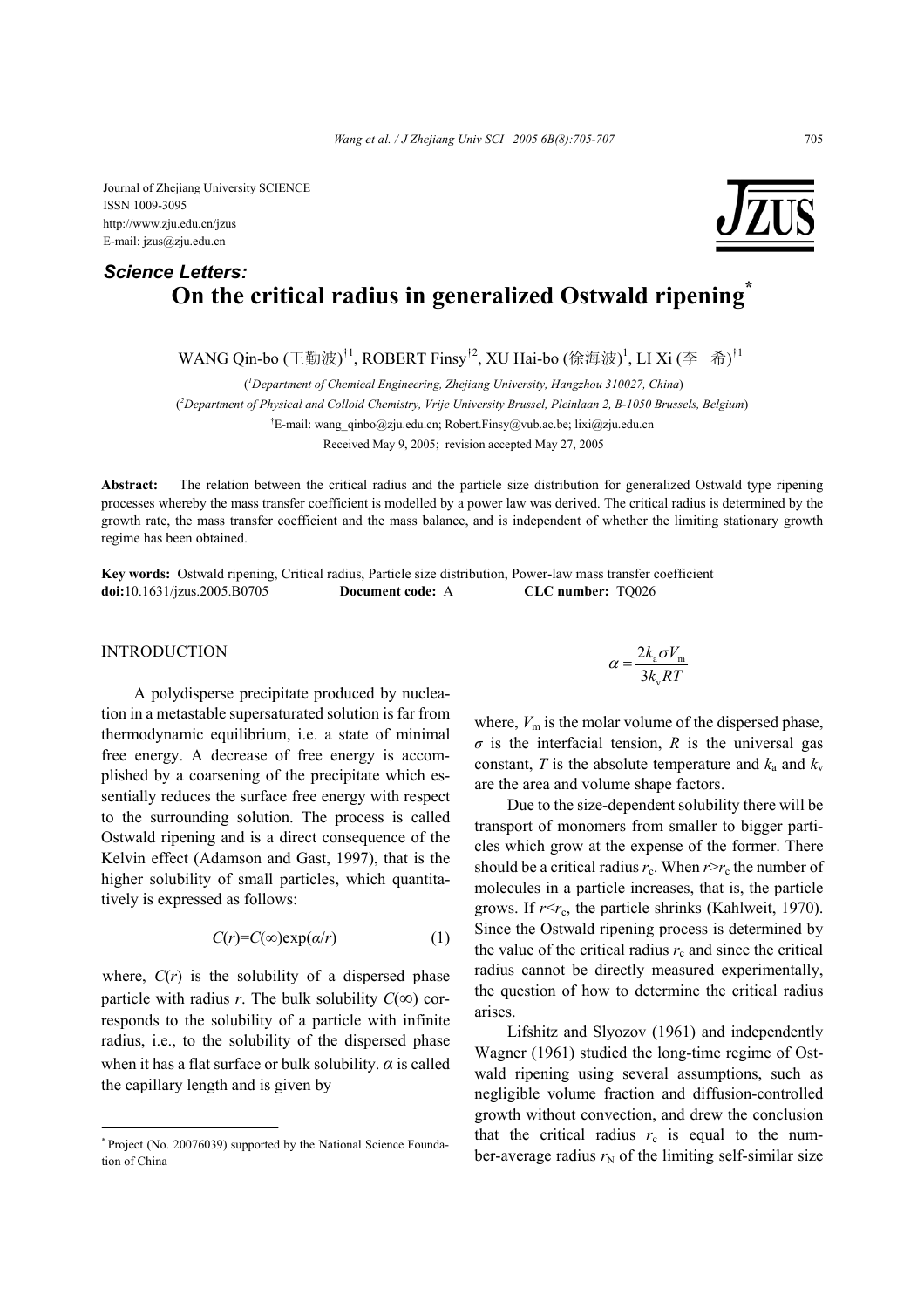distribution. Note that the limiting self-similar size distribution is skewed with a tail towards the smaller particle sizes and predicts that no particles with sizes larger than 1.5 times the average size are present. Such a distribution is however not realistic for many freshly prepared dispersions or emulsions. For such systems the size distribution is skewed with a tail towards the larger particle sizes and substantial fraction of particles with sizes larger than  $1.5r_N$  are commonly present. It had also been shown by simulation (Smet *et al*., 1997) that the transition from the initial size distribution to the limiting one is a long lasting process due to the initial presence of particles with sizes larger than  $1.5r_N$ .

In this sense, the Ostwald ripening process is determined by the value of the critical radius  $r_c$  that unfortunately cannot be measured experimentally. During the course of ripening, the particle size distribution is easy to measure. The question of what is the relation between  $r_c$  and the particle size distribution for more generalized Ostwald ripening arises.

Finsy (2004) showed that when single internal phase molecules are transported by molecular diffusion from one particle to another the critical radius  $r_c$ equals the number average size whatever the form of the size distribution. However there are processes whereby the transport is different from molecular diffusion in which case the critical radius is different from the number average radius and should be identified. In this contribution we present the relation between the critical radius and the particle size distribution for the case of Ostwald ripening whereby the mass transfer coefficient is modelled by a power law of the particle size.

## DETERMINATION OF  $r_c$  FROM THE PARTICLE SIZE DISTRIBUTION

In this treatment of Ostwald ripening the growth rate of a particle is given by a mass transfer equation. In particular, the increase of number of molecules *n* of a particle with radius *r* is given by

$$
\frac{\mathrm{d}n}{\mathrm{d}t} = AJ = k_{\mathrm{a}}r^2J = k_{\mathrm{a}}r^2k(r)(\overline{C} - C(r)) \qquad (2)
$$

where *A* is the interfacial area of the particle, *J* is the

flux of a molecularly dispersed material, and *k*(*r*) is the size-dependent mass transfer coefficient. In the Ostwald ripening, the concentration of the internal phase molecules in the external phase can be assumed to be constant throughout the system. All particles are surrounded by the same concentration of internal phase molecules  $\overline{C}$  at a distance from the particle surface equal to their own radius. Obviously, when  $\overline{C} = C(r)$ , the particle will not grow nor shrink. Hence, the critical radius  $r_c$  satisfies the relation  $C(r_c) = \overline{C}$ . Using Eq.(1) to relate the solubility to the particle size yields

$$
\overline{C} - C(\infty) \equiv C(r_c) - C(\infty) = C(\infty) \left[ \exp\left(\frac{\alpha}{r_c}\right) - 1 \right] (3)
$$

In the case  $\alpha \ll r$  and  $\alpha \ll r_c$ , the exponential factor in Eq.(1) and Eq.(3) can be approximated by the two first terms of its Taylor series (Kahlweit, 1970). That way, Eq.(2) becomes

$$
\frac{dn}{dt} = k_a C(\infty) \alpha k(r) r \left( \frac{r}{r_c} - 1 \right)
$$
 (4)

The number of molecules in a particle with radius *r* is given by

$$
n(r) = \frac{k_v r^3 N_A}{V_m} \tag{5}
$$

where  $N_A$  is Avogadro's number. Using Eq.(5), Eq.(4) may be rewritten as

$$
\frac{\mathrm{d}r^3}{\mathrm{d}t} = \frac{k_a V_m C(\infty) a}{k_v N_A} k(r) r^2 \left(\frac{1}{r_c} - \frac{1}{r}\right) \tag{6}
$$

As summarized by Vengrenovitch (1982), when generalizing the available data one can model the size-dependent mass transfer coefficient  $k(r)$  of an individual particle for different Ostwald ripening mechanism as

$$
k(r) = \xi_{\lambda} r^{\lambda - 2}
$$

where  $\xi_{\lambda}$  is a size-independent constant. For  $\lambda=2$ ,